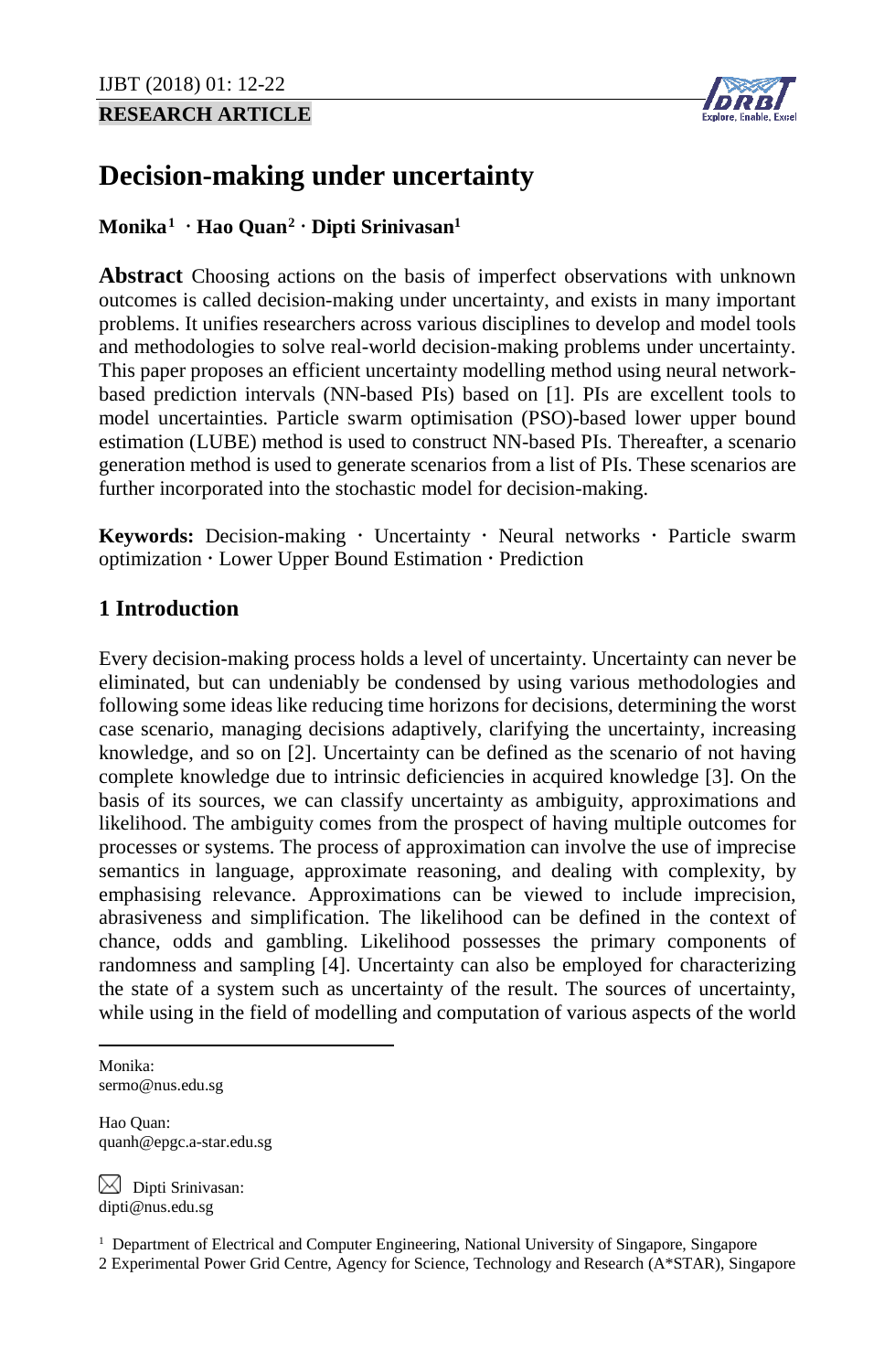may include parameter uncertainty, model inadequacy, parametric variability, observation error, numerical uncertainty, interpolation uncertainty, etc. [1].

Decision-making under uncertainty (DMUU) modelling faces numerous challenges like what is uncertainty, level and extent of information available, approaches for analysing uncertainty, how to incorporate the uncertainty modelling methods into practices for decision-making and henceforth. There are two types of problems in quantification of uncertainty, forward uncertainty propagation and inverse uncertainty quantification. The first one focuses on the response of system for outputs when inputs are uncertain. The later one attempts to estimate bias correction and parameter calibration. The forward uncertainty propagation methods include probabilistic methodologies [5][6][7][8][9][10][11][12][13] such as simulation-based methods (Monte-Carlo simulations, importance sampling, etc.), local expansion-based methods (such as Taylor series, perturbation method, etc.), functional expansionbased methods (like Neumann expansion, polynomial chaos expansion, etc.), most probable point models, numerical integration based models; and non-probabilistic approaches [14] like interval analysis, fuzzy theory, possibility theory and evidence theory.

The essential categorization of probability is the probability distribution function (PDF), which can be defined as the relative likelihood for an arbitrary variable to take on a given value. The PDF is non-negative ubiquitously and the integral of PDF over the entire space is equal to one. The density of a random variable, X is f, where f is a non-negative Lebesgue-integrable function, if [15]:

$$
P[A \le X \le B] = \int_A^B f(x) dx
$$

Let us say that  $F$  is the cumulative distribution function (CDF) of  $X$ , then  $F$  can be represented as:

$$
F(x) = \int_{A-\infty}^{x} f(u) du
$$

If *f* is continuous at x then,

$$
f(x) = \frac{d}{dx} F(x)
$$

Instinctively, one can think that  $f(x)dx$  is probability of X falling within the infinitesimal interval  $[x, x + dx]$ . Figure 1 shows the uniform, Gaussian and binomial PDF and CDF.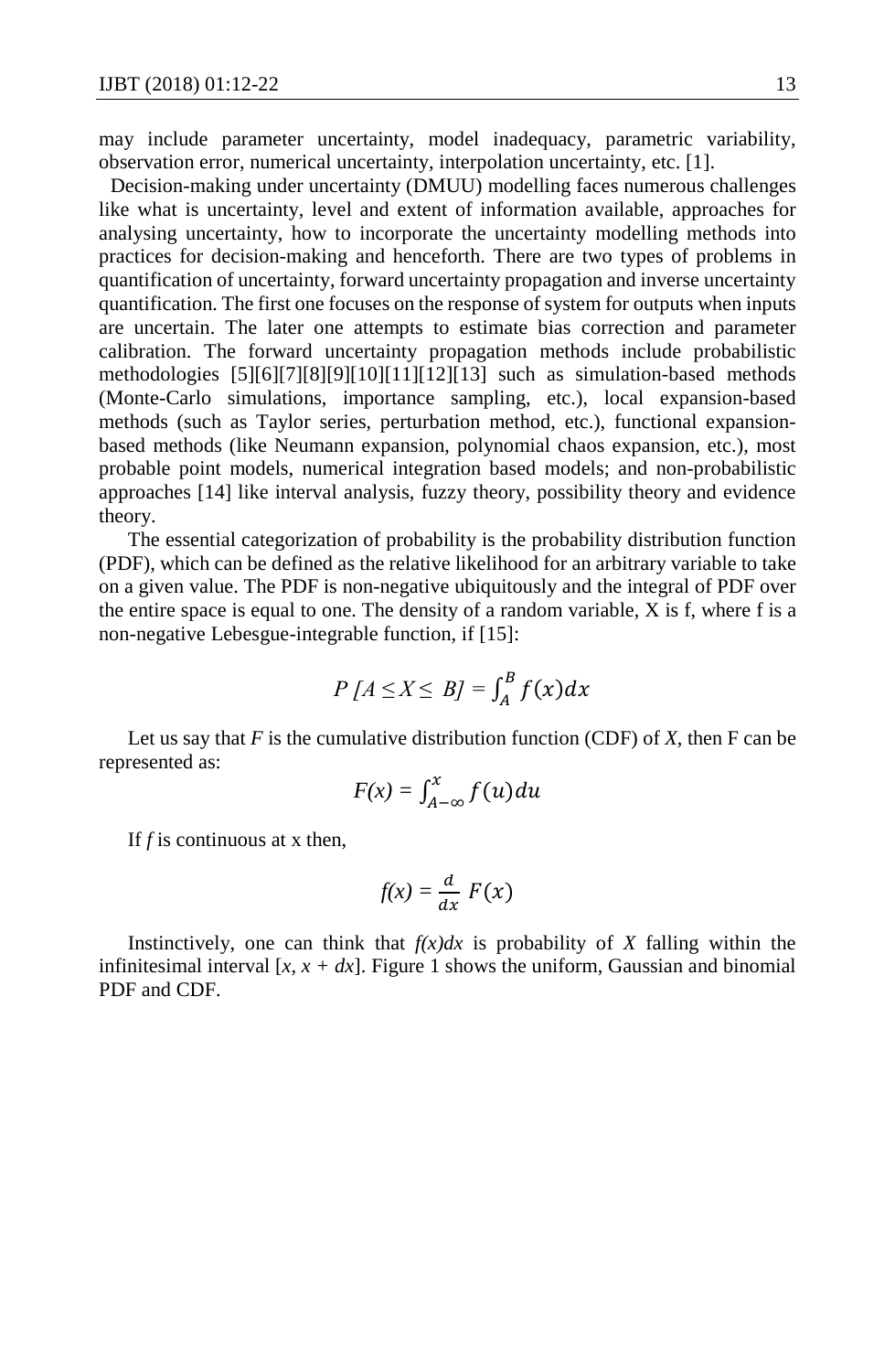

**Fig. 1** The uniform, Gaussian and binomial PDF (left) and CDF (right)

Let us say that  $X$  is a random variable whose value is given and its distribution states a probability density function *f*, then the expected value of *X* (if it exists) can be calculated as,

$$
E[X] = \int_{-\infty}^{\infty} x f(x) dx
$$

In regression applications of neural networks, point forecasts have been mainly used. Nevertheless, owing to certain disadvantages of point forecasts like decrease in reliability of point forecasts with increase in level of certainty and lack in information about prediction accuracy, prediction intervals (PIs) are becoming increasingly popular.

The rest of the paper is organized as follows. PIs and their evaluation indices are introduced in Section 2. PSO-based LUBE method to construct PIs and stochastic modelling for decision-making are introduced in Sections 3 and 4 respectively. Finally, Section 5 draws the conclusion.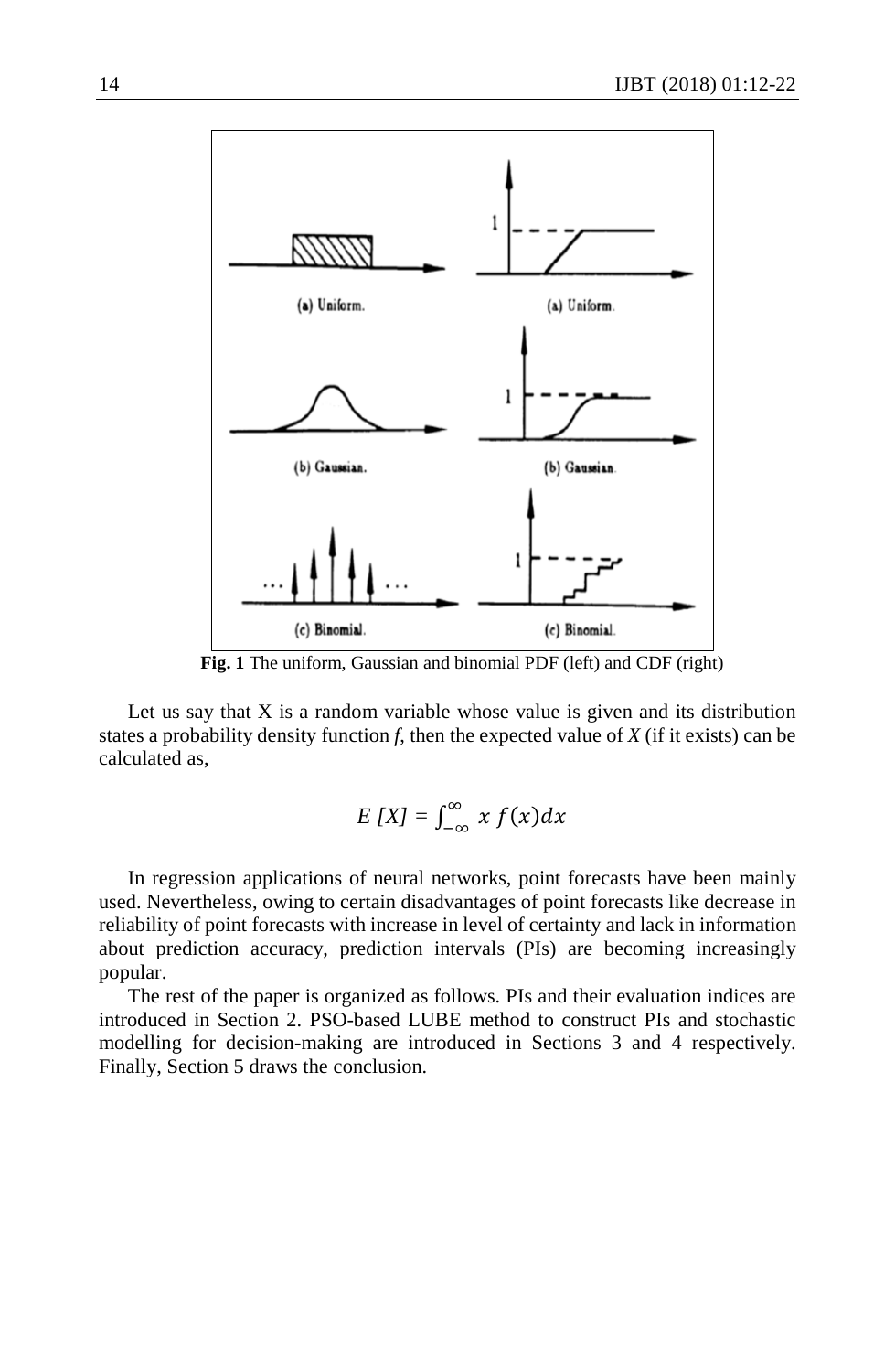#### **2 Prediction intervals**

Prediction interval is a terminology used in statistics, which infers to an estimate of interval for future observations, based on the available observations. A PI consists of lower and upper bounds that brace a future unknown target value with a certain probability  $((1-\alpha)$ %) which is known as the confidence level. A typical PI comprises of three units: the upper bound, lower bound and the coverage probability. With the use of high quality PIs, it becomes convenient for the decision makers to confidently draw up future plans, better manage risks, and maximize their benefits. Like point forecasts are evaluated using the indices MSE (Mean Square Error) and MAPE (Mean Absolute Percentage Errors), on the similar grounds PIs are evaluated using the indices PICP (Prediction Interval Coverage Probability), PINAW (prediction interval normalized average width) and PINRW (prediction interval normalized root-meansquare width) whose mathematical representations are given below:

$$
PICP = \frac{1}{n} \sum_{i=1}^{n} c_i
$$

$$
PINAW = \frac{1}{nR} \sum_{i=1}^{n} (U_i - L_i)
$$

$$
PINRW = \frac{1}{R} \sqrt{\frac{1}{n} \sum_{i=1}^{n} (U_i - L_i)^{\wedge} 2}
$$

$$
CWC = PINAW + \phi(PICP)e^{\eta(PICP - \mu)}
$$

where *n* is the number of samples, *Ui* and *Li* are the upper and lower bounds of PIs, *ci* is an indicator of the PI coverage, *R* is the range of the underlying targets. PINAW and PINRW correspond to the 1-norm and 2-norm of the width of PIs. The arrangement of PINAW is analogous to MAPE when point forecasting is concerned, and it gives equal weights to all widths of PIs. The other index PINRW is functionally analogous to MSE, and amplifies wider intervals. For higher quality of prediction intervals, larger PICP and narrower PINRW form the essential properties. These properties of PICP and PINRW are contradictory, as demanding a larger PICSP will always result in wider PINRW, and tapering PINRW may lead to an unsatisfactorily low PICP. When considered from the optimization point of view, this is a twoobjective problem. For the simplification and comprehensive comparisons for different PIs, it is necessary to transform this primary multi-objective problem into a single-objective one. An example of cost function for complete assessment of PIs is coverage width-based criterion (CWC). In CWC, a step-function, *Φ(PICP),* is defined whose value is majorly dependent on the fulfilment of PICP, with the parameters *µ* and *η,* controlling the position and amount of jump in CWC.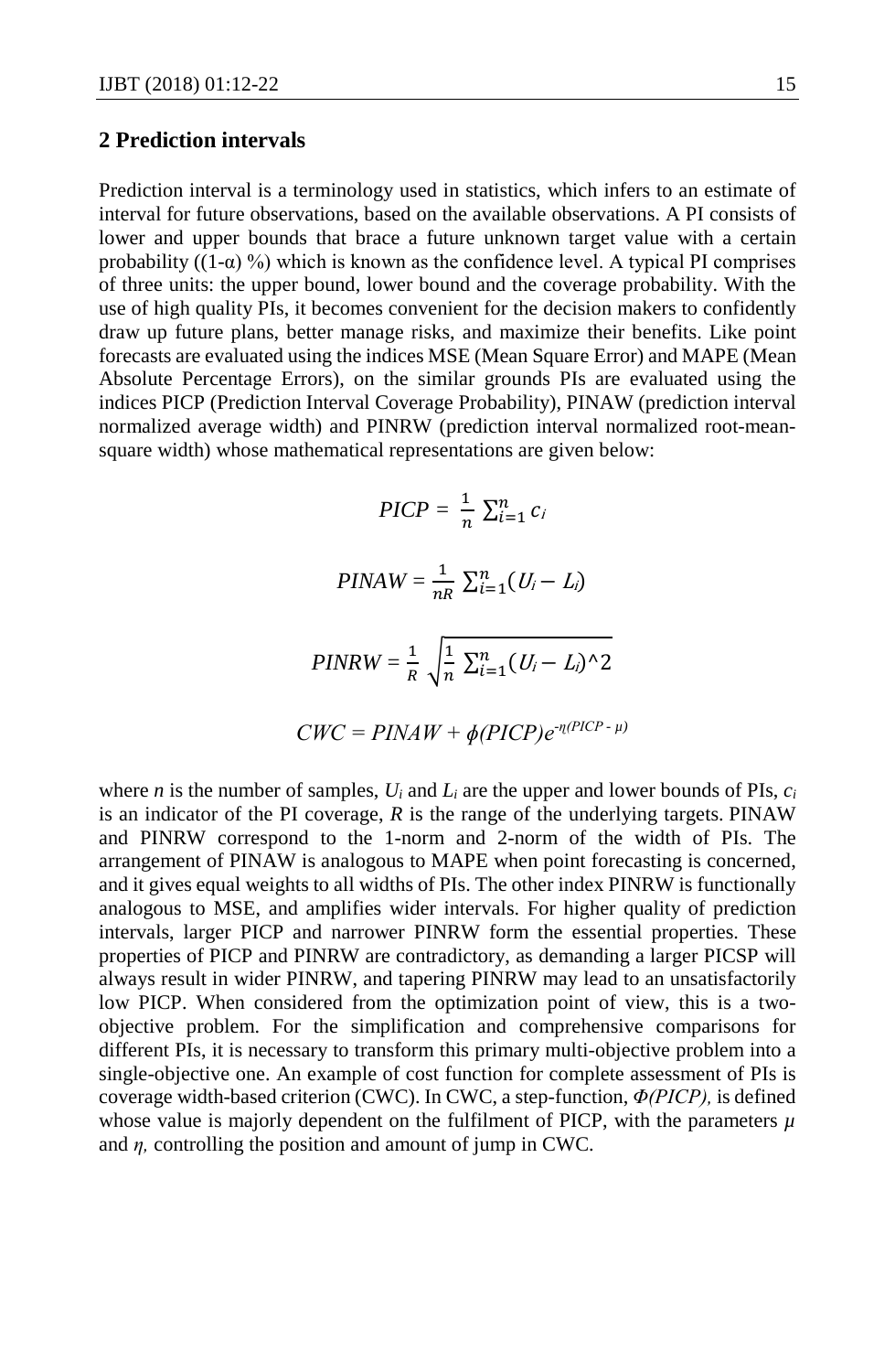#### **3 PSO-based LUBE method**

In this paper, a method called LUBE (Lower Upper Bound Estimation) is proposed for the construction of prediction intervals (PIs). This method is preferred over the traditional methods for reasons such as:

o It is simpler and paradigms PIs with higher quality in a single step. On the contrary, traditional methods first perform point forecasting followed by construction of PIs.

o As a matter of fact, the real-world data with uncertainty such as wind power, solar energy, market response, etc. is unstable and intermittent in nature. Thus, assumptions about distribution of data seems problematic and doubtful. The LUBE method is a nonparametric method and hence no assumption on data distribution is made. Whereas, traditional methods constantly consider a parametric distribution (e.g., Normal) of data and then attempt to find its parameters for construction of intervals.

o LUBE method has significantly lower computational burden for PI construction when compared to alternative methods, which owes to the fact that the developed NN directly generates PIs. Alternatively, other approaches first need to linearize NN models or calculate complex matrices such as the Jacobian and Hessian matrices.

PIs with a high coverage probability and narrow width are expected for decisionmaking. However, these two aspects of PIs contradict with each other. For example, increasing the coverage probability will also widen the PIs while squeezing the PIs may lead to a lower coverage probability. This multi-objective problem can be transformed into a constrained single-objective problem by reassigning the coverage probability and then treating it as a hard constraint and the only objective is to minimize the width of PIs.

The basic concept of LUBE method is to adopt a NN with two outputs to directly generate the upper and lower bounds of PIs. The first and second outputs correspond to the upper and lower bounds of PIs separately. The symbolic NN with two outputs for the LUBE method is shown in Figure 2.



**Fig. 2** NN model for LUBE method to generate upper and lower bounds of PIs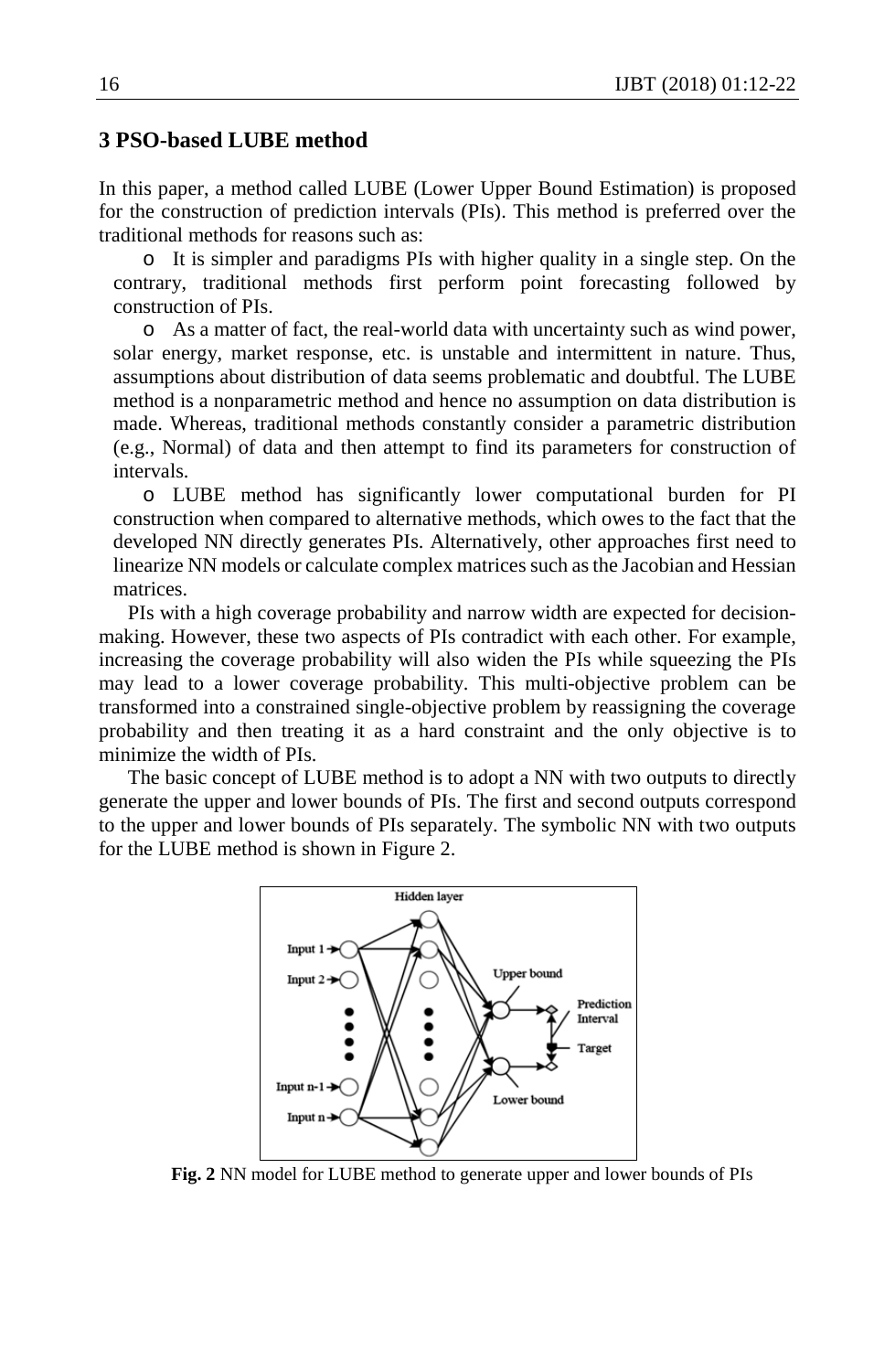The plotting between the inputs and outputs of the system is shown below [16]:

$$
y_i = f_1 \left( \sum_{j=1}^{N_h} \left( W_{ij} f_2 \left( \sum_{k=1}^{N_i} v_{jk} x_k + b_{vj} \right) + b_{wi} \right) \right)
$$

where  $y_i$  is the output of the  $i^{th}$  node on the output layer;  $x_k$  is the input of the  $k^{th}$ node in the input layer;  $w_{ij}$  represents the connection weight between nodes in the hidden and output layers;  $v_{ik}$  is the connection weight between nodes in the input and hidden layers; and  $b_{wi}$  and  $b_{yi}$  are bias terms that represent the threshold of the transfer function  $f_1$  and  $f_2$ . The number of nodes in the input, hidden and output layers are  $N_i$ ,  $N_h$  and  $N_o$  respectively. In LUBE method,  $N_o = 2$ , and  $y_1$ ,  $y_2$  correspond to the upper and lower bounds of PIs. The LUBE method generates the upper and lower bounds directly, making PI construction as simple as point forecasts.

Neural Networks make the quality of PIs sensitive to their own structure. The question is how to determine layers and number of neurons in each layer. Too small or too large NNs have a low simplification power and often suffer under-fitting or over-fitting problems. The determination of the NN structure is key to the successful construction of high quality PIs. In this paper, fully connected feed-forward threelayered NNs are chosen and the number of neurons in the hidden layer is varied from 1 to 20. In order to determine an optimal structure of NNs, a k-fold cross validation method is employed. This method relies on a k-fold cross correlation. In order to maintain independence of the training and test, the k-fold cross validation is implemented on the training set. The entire training set is divided equally into k complementary folds, out of which, usually k-1 are used for training the candidate NNs, and the remaining fold is used for the purpose of validation [17]. For avoiding biased sampling, every structure of NN is trained and validated for k times using k different sub-training and validation datasets. A 5-fold cross validation is implemented here. Traditionally error-based measures such as MAPE and MSE are used for selecting the optimal structure of NNs. The focus of this paper is on construction of high quality PIs. Therefore, it is more reasonable to determine the optimal structure of NNs directly using PI-based evaluation indices, such as PICP, PINAW and CWC. Determination of the optimal NN structure needs to balance between the network complexity, generalization and learning capacity of NNs.

Meta-heuristic approaches are computational intelligence methods inspired by natural evolution or social behaviour. These methods include expert systems [18], fuzzy logic [19], GA [20][21], evolutionary programming, simulated annealing, tabu search, PSO [22], ant colony optimization and differential evolution [23]. PSO (Particle Swarm Optimization) is a parameter optimization technique which is employed to solve the problem of optimizing the PIs.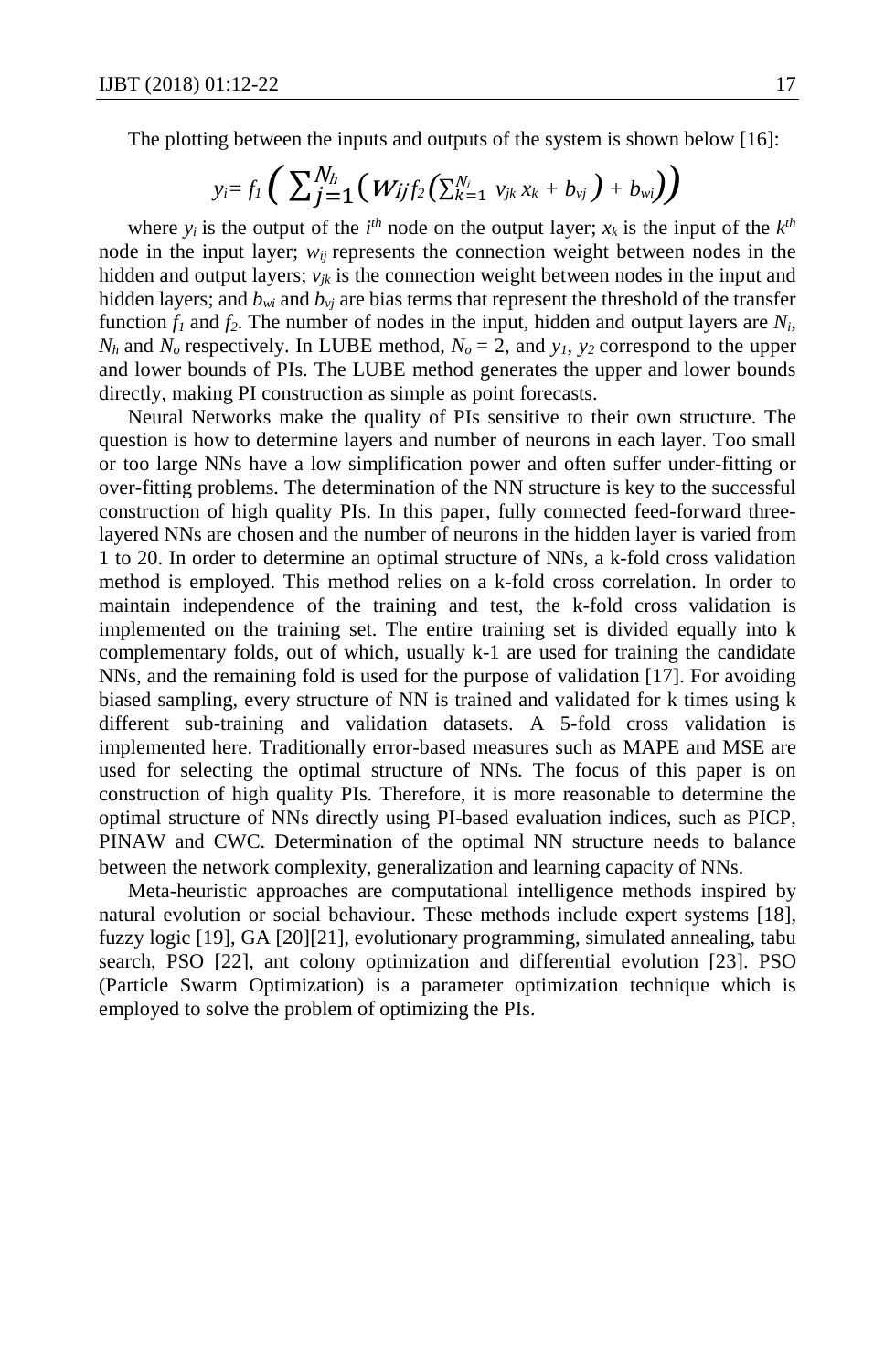

**Fig. 3** PSO-based LUBE method for construction and evaluation of PIs

The objective of using PSO has mainly two aspects. Firstly, PSO is used to solve the single-objective problem which is to handle the constraints and optimize the objective. Secondly, PSO with mutation operator is used as the training algorithm through optimizing the connection weights [24] of NN models.

The flow chart of the proposed PSO-based LUBE method is shown in Figure 3.

The data is first split into data set and test set randomly, whereafter the training dataset is normalised, following the same procedure for test dataset. The training set  $(D_{\text{training}})$  is further split into sub-training sets and validation sets using the 5-fold cross validation method. Median value of CWC is used to determine the optimal structure of NNs. Then the parameters of NNs and PSO are initialised. A bad initialisation may not converge to a very good result, hence initialisation of parameters is very important for this algorithm. After investigation [25], it was found that Nguyen-Widrow (NW) method obtains the best and most stable results. Hence NW method is used in this algorithm for NN weight initialisation. PSO parameter initialization consists of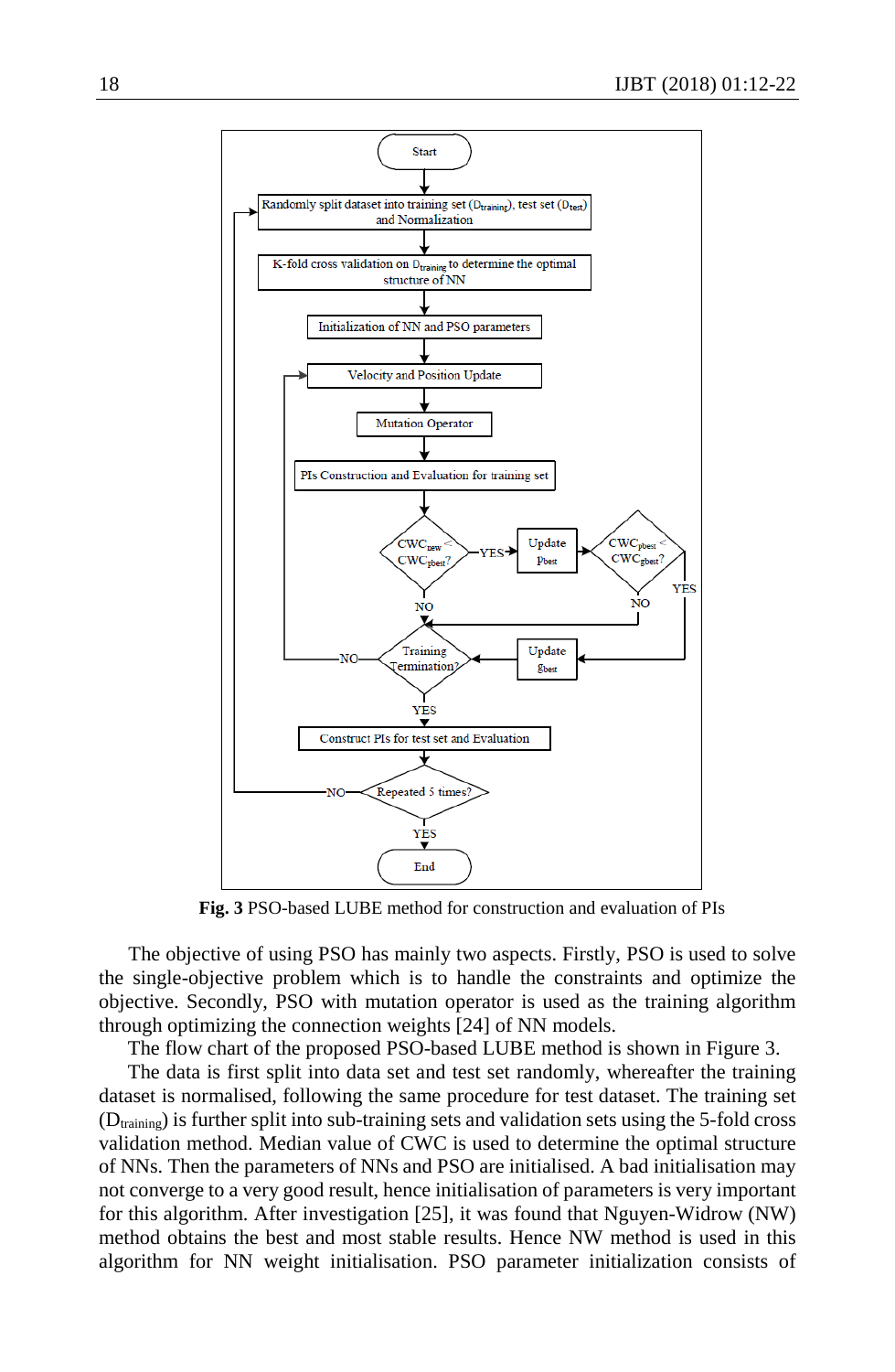particle position and velocity initialization. Since the weights of NN connection are represented as the position of particles, hence position initialization gets completed in weight initialization. Zero symmetric numbers are used to initialize the particle velocity which is a process of random initialization. Velocity and position update are the core of the PSO algorithm. The particles will exchange their "*findings*" with each other in the update process. In this way, the information gets exchanged efficiently throughout the whole swarm. The classic formulas for velocity and position update [26] are shown below:

$$
v_n(t+1) = W. v_n(t) + C_1 \, rand() \, (p_{best,n} - x_n(t)) + C_2 \, rand() \, (g_{best,n} - x_n(t))
$$

$$
x_n(t+1) = x_n(t) + v_n(t+1)
$$

where  $v_n$  is the particle velocity in the n<sup>th</sup> dimension, *rand()* is a random number between 0 and 1, *W* is a scaling factor, and  $C_1$  and  $C_2$  are scaling factors that determine the relative "*pull*" of *pbest* and *gbest*.

Besides the two updates, the ranges for velocity and position are limited to *Vmax* and *Xmax* separately. Selection, crossover and mutation form the three main operators in GA. Mutation operator, which helps achieve diversity in GA, is integrated into PSO. This integration strongly enhances the searching capacity and avoids being trapped into local optima. In flow chart shown in Figure 3, Gaussian mutation is added to each connection weight after the position update. The mean and standard deviation of Gaussian distribution are the weight value and 10% of that weight value respectively. The mutation rate exponentially decreases as the optimization continues. In the validation step, the training and validation sets are combined together to train the NN. LUBE method is applied to construct new PIs after updating the NN connection weights. PI assessment indices (PICP and PINRW) are calculated. *pbest* is the personal best value of each particle and *gbest* denotes the best value of the whole swarm. These values are updated during the process of training. Once the training process terminates, the *gbest* value is chosen to generate PIs for the test set. PICP and PINAW instead of PINRW are calculated and recorded. For the comprehensive evaluation purpose, CWC is also calculated. The process is repeated a couple of times. This PSO-based LUBE method is convergent.

#### **4 Stochastic modeling for decision-making**

In case of point forecasts, there is only one forecast value which can be used directly for decision-making. But in case of PIs, even a single level PI consists of three components namely upper bound, lower bound and corresponding confidence level. As decision-making becomes difficult in the presence of two bounds, linkage between the PIs and decision-making becomes important. In this paper, a computational framework is proposed for building up this important linkage by introducing a scenario generation method and stochastic modelling.

In a decision-making process, for a given lead time, a single level PI does not suffice making an optimal decision. Theoretically, a sufficient number of PIs or quantiles are required to represent any type of probabilistic distributions. Using the PSO-based LUBE method the various levels of PIs are constructed, which are applied to estimate the empirical cumulative distribution function (ECDF) of unknown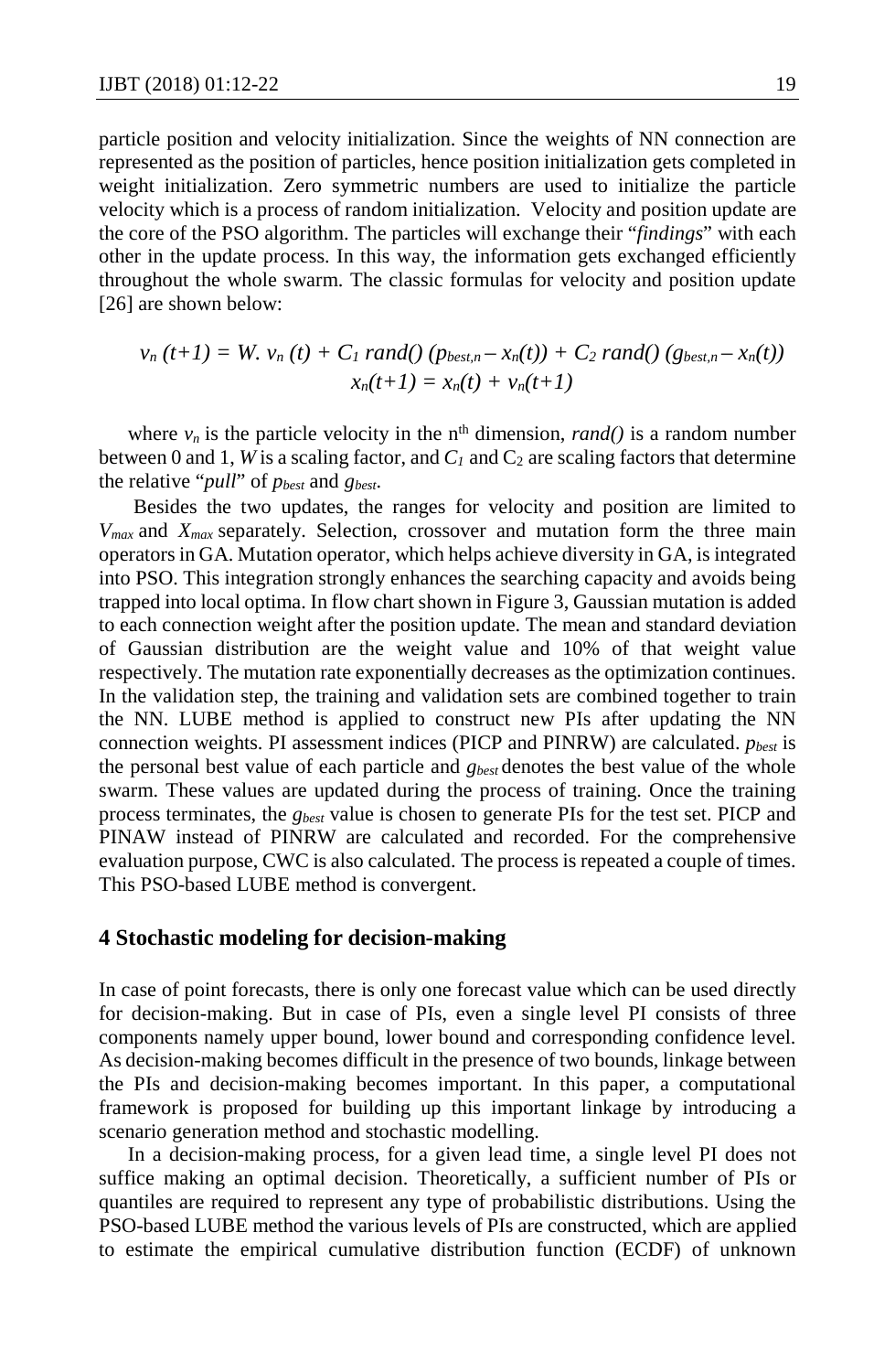probabilistic distributions of the parameters under consideration. Now the challenge is to apply these PIs to mathematical models for decision-making. As multilevel PIs are presented and PIs suffer from multi-valued problem for decision-making, a scenario generation technique is proposed to properly represent the uncertainties and these scenarios are mathematically involved into the stochastic model for computational purpose for decision-making. The steps involved in implementation of the proposed generation scenario include:

- 1. Apply the PSO-based LUBE method to make forecasts for a list of PIs with multiple confidence levels;
- 2. If the constructed PIs are assumed to be central PIs, then each PI can be uniquely decomposed into two quantiles. The  $(1 - \alpha)$  % PIs consists of two bounds, i.e. the lower and upper bounds. They correspond to the *(α/2) %* and *(1- α/2) %* quantiles respectively;
- 3. Obtain discrete points on ECDF and generate the ECDF curve fitting;
- 4. Monte Carlo simulation is applied to generate scenarios from the fitted ECDF.

This method can be easily implemented, avoiding the complex computation like the covariance matrix. It also avoids strong assumptions on probabilistic distributions, the only assumption being that the constructed PIs are central PIs. This method builds an important bridge between the PIs and the scenarios used in stochastic model. These generated scenarios are further computationally involved for decision-making.



**Fig. 4** Flowchart of the GA-based solution method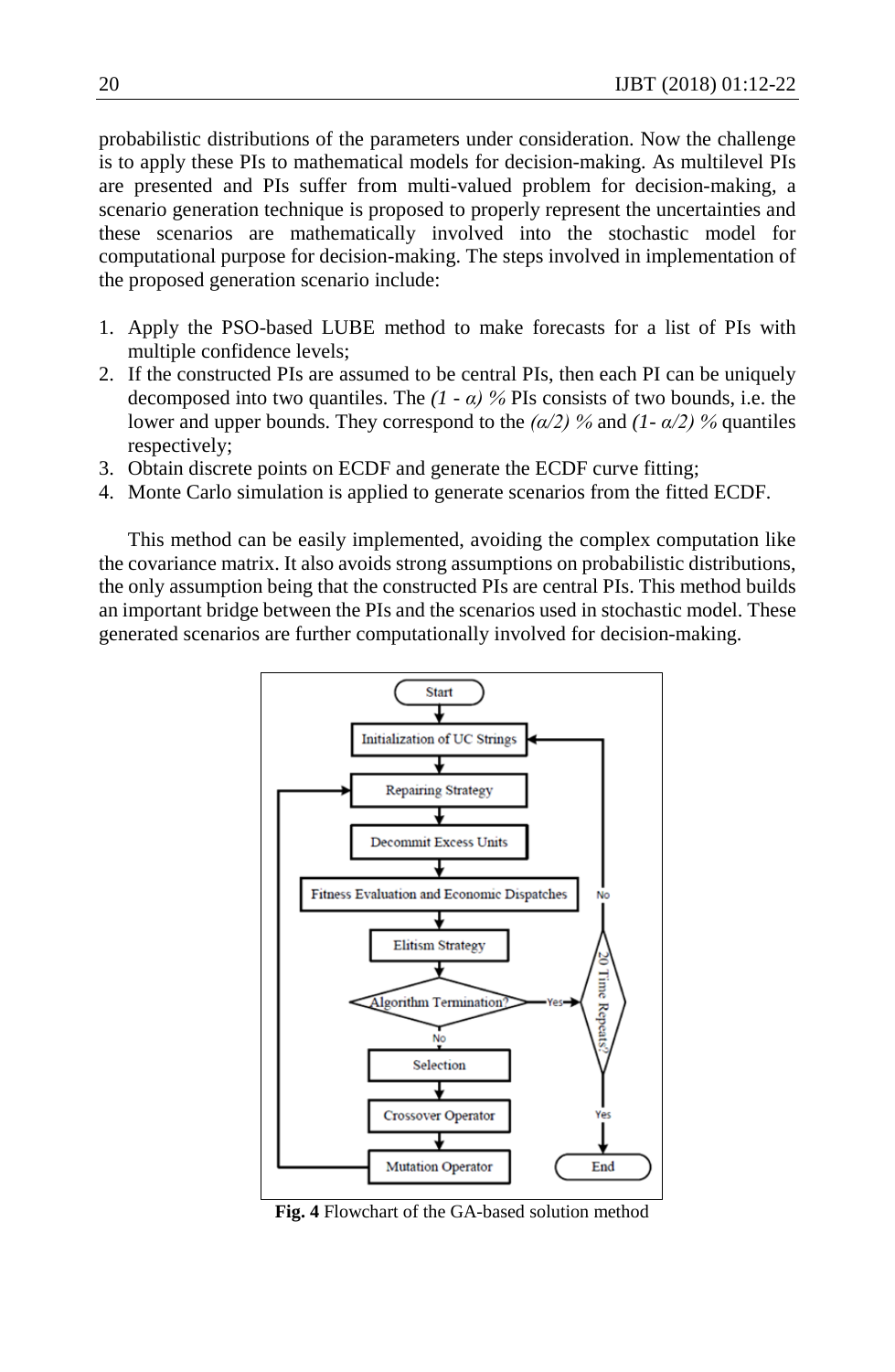To solve the stochastic problem, a GA-based solution is proposed whose flowchart is presented in Figure 4, which shows an example of this GA-based solution method applied to unit commitment problems in electrical power systems. But this framework can be fitted to other optimization problems as well.

Initialization is crucial to the repeatability and success rate of the GA-based solution method for the stochastic problem. During initialization, all the constraints are not considered, hence the chromosomes need repairing periodically. The fitness function is defined in the following equation and is positively oriented, i.e., the greater, the better. *A* is a system-dependent constant used to avoid getting too small fitness values. *E(X, P)* is the objective of the stochastic problem representing expected cost.

$$
Fitness = \frac{A}{E(X,P)}
$$

Elitism is a useful strategy frequently used in GA. The idea is to reserve the best one or more populations in previous generation and directly copy them to the next generation without any modifications. In this way, the best fitness values will not decrease with increasing number of iterations. In this paper, the two fittest solutions are reserved first, and the two worst solutions after the selection are replaced by the two elitism members. *q*-tournament selection is implemented in the GA. The most used value for  $q$  is 2. The larger value the  $q$  is, the higher the selection pressure becomes in the population. A hefty value of *q* means the entire population is dominated by the members with high fitness values. There is a need to maintain a balance between the selection pressure and the diversity of the population.

The crossover operator is a two-point crossover. Two-point crossover calls for two points to be selected on the parent chromosome strings, under a certain crossover probability. Everything between the two points is swapped amongst the parent binary strings, rendering two child chromosomes.

Adaptive mutation is chosen here, whose mutation rate exponentially decreases with the increase of the number of generations. For each mutation, a random number is generated. If the random number is smaller than the mutation rate, the value on this bit is flipped; otherwise, the value remains the same as before.

The termination criterion can be set as the reach of the maximum number of iterations or few improvements are made in a certain number of generations.

### **5 Conclusion**

In this paper, PIs are proposed to quantify uncertainties from forecasting. We propose a new method called PSO-based LUBE method for creating multilevel PIs, which involves neural networks. These PIs are then used for generation of scenarios using the ECDF and Monte Carlo Simulation. These generated scenarios are thereafter employed into a stochastic model for decision-making.